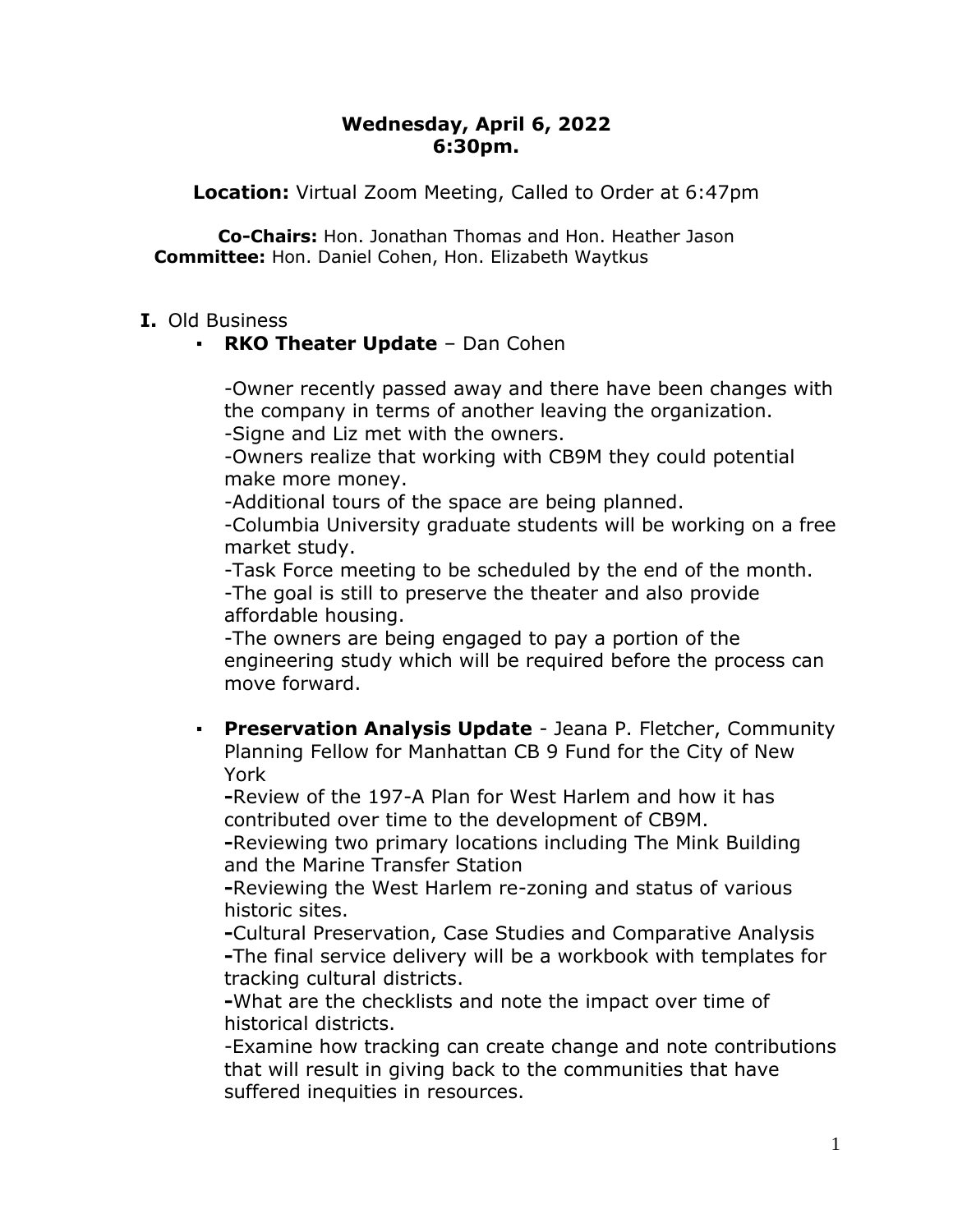-Grants from National to Local resources will be considered as part of the templates.

-Meeting occurred with one of the tenants of the Mink building. It was noted that what the tenant is creating in terms of economic development offerings are aligned with the values of sustaining the existing community and exploring growing the business and the businesses of others.

-The Mink building Decalendered by Landmarks Preservation. -The owner may have felt the Landmarks requirements may be too restrictive in terms of potential modifications.

-Need to explore available funding and tax credits to make restoration worthwhile to maintain these historic cultural districts.

-Would historically preserving this building and others such as the Taystee Life Science Building make a difference in terms of the economic impact of the building in terms of long term maintenance cost of a historic structure?

-The historic value and contribution must be weighed against the financial constraints of ongoing maintenance that requires tradesmen with a specific skillset.

## ▪ **Denny Farrell Riverbank State Park –** Cheree Dillon, **Community Garden Renovation**

**-**During the 3/12/2022 meeting a tour of the community garden and The Hort location occurred.

**-**Concerns were raised regarding a fence is a sign of disunity, the use of the name, and the number of children The Hort services through educational programming is not as heavily

representative in comparison to the community gardeners' desire for the space.

**-**The Hort is required to maintain insurance which requires protection measures.

**-**The Community Gardeners claim The Hort served 500 students in 2021, 1,500 in our community and in 2017 had hoped to serve 10,000 people.

**-**The Community Gardeners have met with the offices of Robert Jackson and Al Taylor and have started an online petition to collect 500 names of support.

**-**The Community Gardeners have drafted a Resolution and are requesting the following: